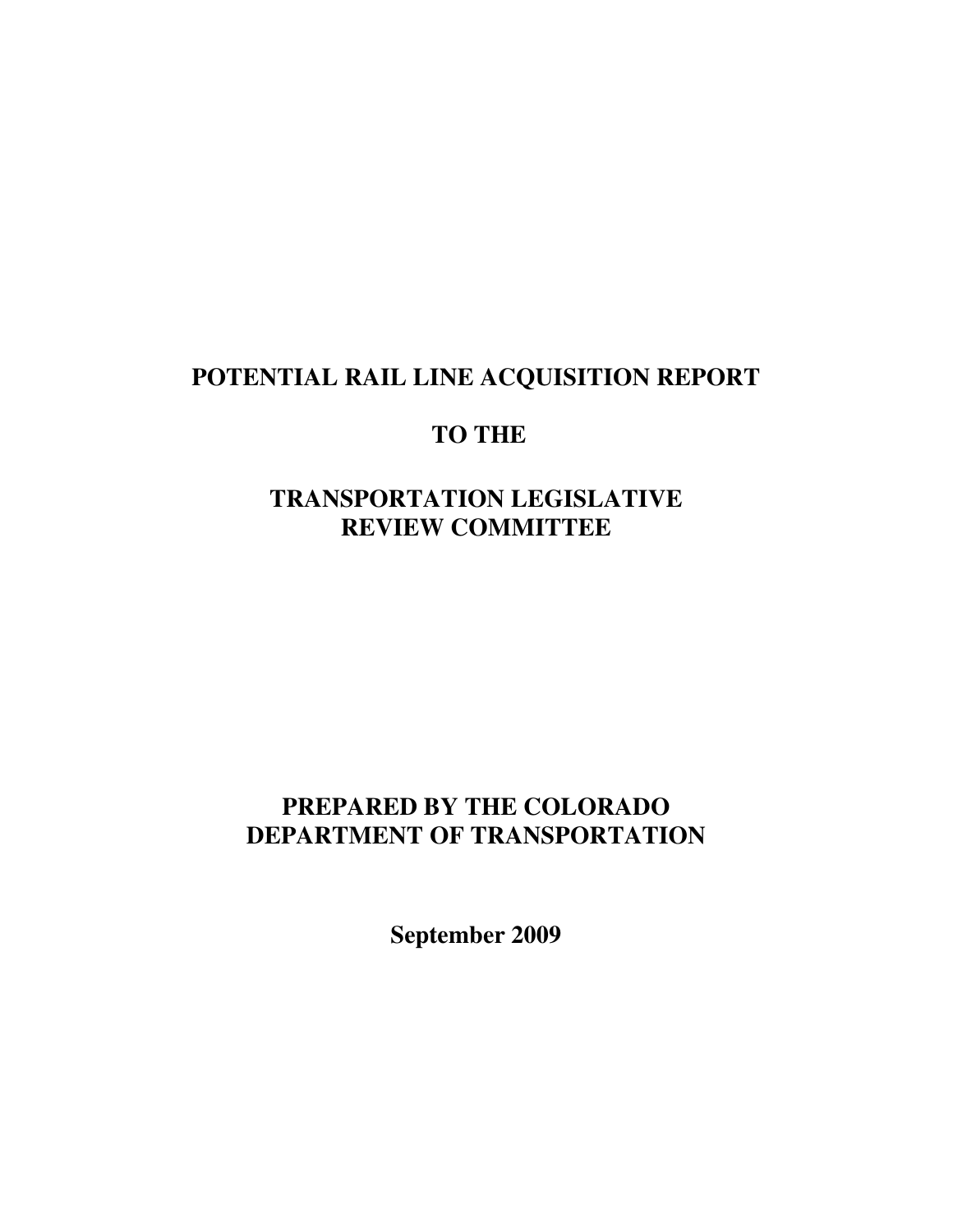# **Introduction**

The purpose of this report is to provide the Transportation Legislative Review Committee (TLRC) with the Colorado Department of Transportation's report on rail abandonments and recommendations relative to possible rail line acquisitions. This is the twelfth report submitted by the Executive Director of the Department to the TLRC on rail abandonment pursuant to 43-1- 1303 (3) C.R.S.

During the last year there have been no new abandonment actions, and one abandonment proceeding still in process. In addition, during the past year there have been some other activities and initiatives by the Department and others that could impact rail abandonments and rail acquisition in the future. **Part I** provides **Background Information** on past and ongoing activities. **Part II** describes **New Initiatives and Activities** which have been undertaken over the past year. Finally, **Part III** lists the **Recommendations** of the Department.

# **Part I** Background Information

## **(A) Rail System in Colorado.**

Colorado's rail system consists of almost 3,000 miles of track. A significant portion of this system, about 86%, is owned and operated by two Class I national railroad companies, the Union Pacific (UP) and BNSF railroad companies. The other 14%, about 424 miles, is owned and operated by eight regional railroad companies, private owners, the Federal Government. Population and employment growth in Colorado has led to an increase in travel demand that is straining the capacity of the highway system in some corridors. In high growth corridors, where traditional highway solutions require additional right of way or cannot fully meet commuter and freight needs, the rail right-of-way may need to be preserved, even if rail operations cease, to maintain the possibility of future transportation uses for the corridor.

## **(B) Past Legislative actions.**

In 1997, the General Assembly enacted SB 37, concerning the disposition of abandoned railroad rights-of-way in Colorado. According to this legislation, an existing rail line, railroad right-ofway or an abandoned railroad right-of-way is eligible for acquisition by the Department, if the Executive Director determines it serves one or more of the following purposes:

- (1) Preservation of the rail line for freight or passenger service;
- (2) Maintenance of a rail corridor for future transportation purposes or interim recreational purposes;
- (3) Access to surrounding state manufacturing facilities and agricultural areas; and
- (4) Any public use of the rail line or railroad right-of-way that is compatible with future use as a railroad or other transportation system.

The legislation also requires the Colorado Transportation Commission to review any property determined to be eligible for acquisition and approve the acquisition before the Executive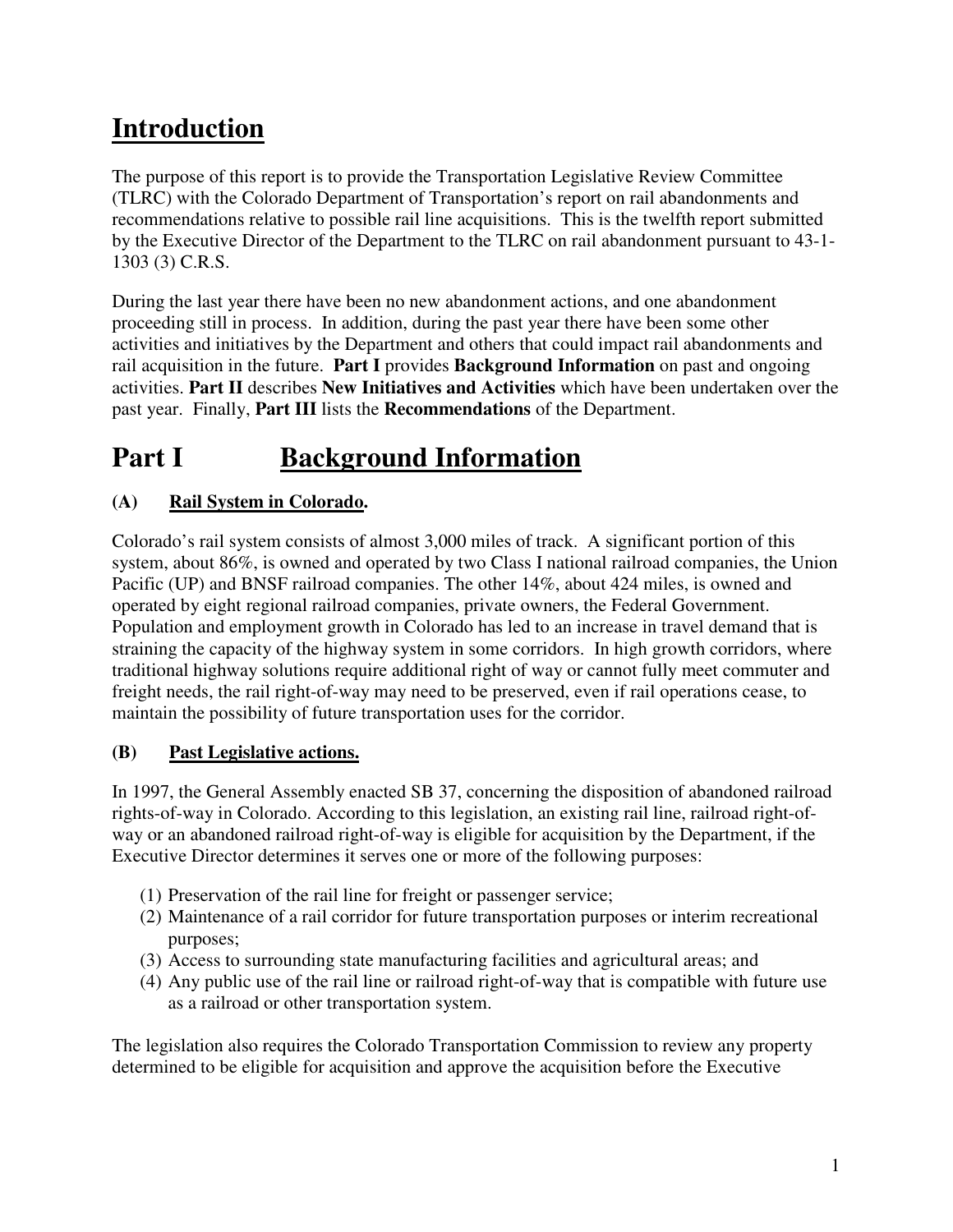Director submits the prioritized list of rail lines or rights-of-way to be acquired to the TLRC (43-  $1-1303(2)$ ).

43-1-1308 C.R.S., states that "the members of the Transportation Legislative Review Committee shall make a written report setting forth its recommendations, findings, and comments as to each recommendation for the acquisition of railroad rights-of-way and their uses and submit the report to the General Assembly."

43-1-1301(2) C.R.S., stipulates that the "Executive Director shall submit a prioritized list with recommendations to the TLRC concerning the railroad rights-of-way or rail lines to be acquired by the state and their proposed use."

During the 1998 Legislative Session, HB-98-1395 was passed by the Legislature and signed by the Governor. That bill allocated \$10.4 million to the State Rail Bank Fund to purchase the North Avondale (NA) to Towner rail line from the UP and to subsequently lease or sell the line to a short line operator. The line was purchased from the UP in July 1998 and subsequently advertised for sale. Since that time the State has leased the line to short line operators. (See item G. below.)

### **(C) Past Transportation Commission actions.**

The Transportation Commission believes that certain significant rail corridors represent an irreplaceable state transportation resource and that it is critical to preserve them. That is because once they are lost, the cost of recreating equivalent corridors in the future will be prohibitive.

In June 2000 the Colorado Transportation Commission approved a **Rail Corridor Preservation Policy**, which states the following reasons why rail transportation is important to Colorado:

- Preserving rail corridors for future use may save money, since the cost to preserve a corridor for future transportation purposes is often far less than having to purchase an equivalent corridor in the future.
- Rail transportation may be needed in certain corridors to supplement the highway system and to provide adequate mobility and travel capacity.
- Rail transportation can be a cost-effective and environmentally preferable mode of transportation in certain situations.
- Preserving existing freight rail service by preventing a railroad from being abandoned can reduce the maintenance costs on state highways, since the transportation of displaced rail freight to trucks will increase deterioration of the state highway system.
- Freight rail service can serve as an economic lifeline to the economic health of a community when there are no other modes that adequately and economically serve the needs of the community.

The Rail Corridor Preservation Policy identified the following criteria to be used to prioritize corridors for funding:

• Magnitude of negative impacts upon adjacent highways.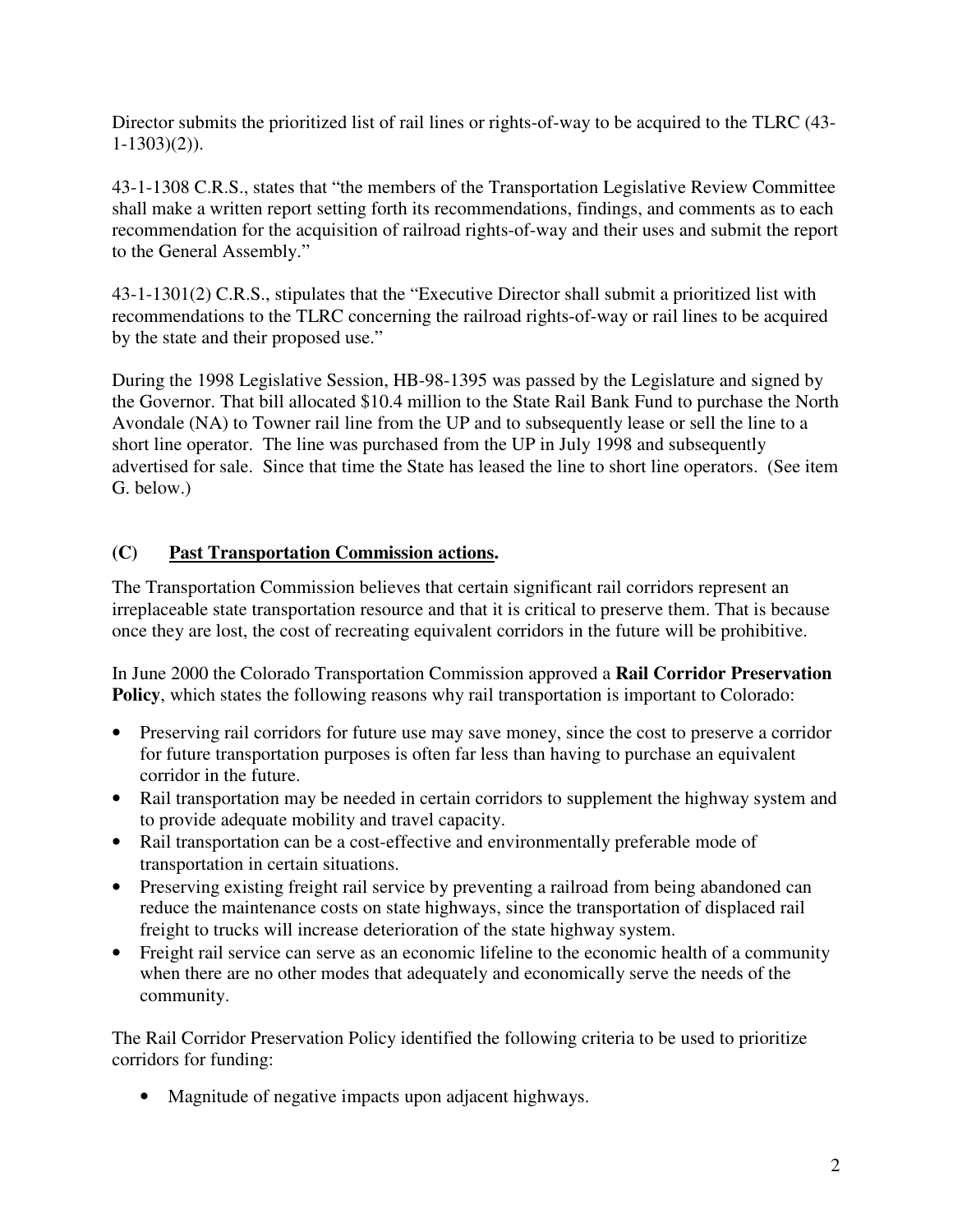- Immediacy of the possible abandonment of the rail line.
- Immediacy of possible encroachment on an existing rail corridor that may jeopardize the implementation of passenger rail service in the corridor.
- Estimated cost to acquire the rail corridor.
- Opportunity for public-private partnerships.

In order to facilitate a more comprehensive examination of which rail corridors are of interest to the State, the Transportation Commission directed CDOT staff to identify State Significant Rail Corridors. In November 2000, CDOT prepared a list of **State Significant Rail Corridors**, which were adopted by the Transportation Commission as part of the Statewide Transportation Plan. The criteria used to identify these state significant rail corridors included existing and potential future demand for passenger and freight services and local/regional support for the preservation of the corridor.

## **(D) Abandonment Activity**

During the last year there were no new abandonment activities and one abandonment proceeding still in process, as described below

• Great Western Railway of Colorado filed a Notice of Exemption to abandon the Welty branch between Johnstown and Welty CO, totaling 6.2 miles. This abandonment is in conjunction with the Eaton Abandonment which began on or around August 8, 2003. (STB Docket No. AB-857X (Sub-No. 1X))

This abandonment action does not significantly impact the state transportation system adversely, so it does not call for any intervening action by the State.

#### **(E) Potential Rail Lines for Acquisition**

When a rail line is not economically viable to operate, the result is often either (1) the sale of the line, usually from the two Class I national railroads (UP and/or BN), to small, regional railroad companies; or, (2) a formal request for abandonment to the Surface Transportation Board (STB) by the owner of the rail line. Rather than abandon a line, a larger railroad company will usually solicit bidders for the purchase of the line by a short line operator or regional railroad in an effort to maintain rail service along the line. These smaller railroad companies usually have lower operating costs and do not need the same volume of business on the line as the larger railroads to be profitable.

The ability to respond quickly to a potential abandonment can be an important factor in ensuring corridor preservation: once a Request to Abandon has been formally filed with the STB, abandonment can take place as little as 90 days later.

The issue of rail lines being abandoned is of statewide importance due to the impact these abandonments may have on the remainder of the transportation system. As lines are lost, the freight that was being moved by rail must then be moved by truck, causing additional deterioration of the local roadways and/or state highways. In addition, some businesses cannot survive without access to a rail line, thereby causing these businesses to either relocate to another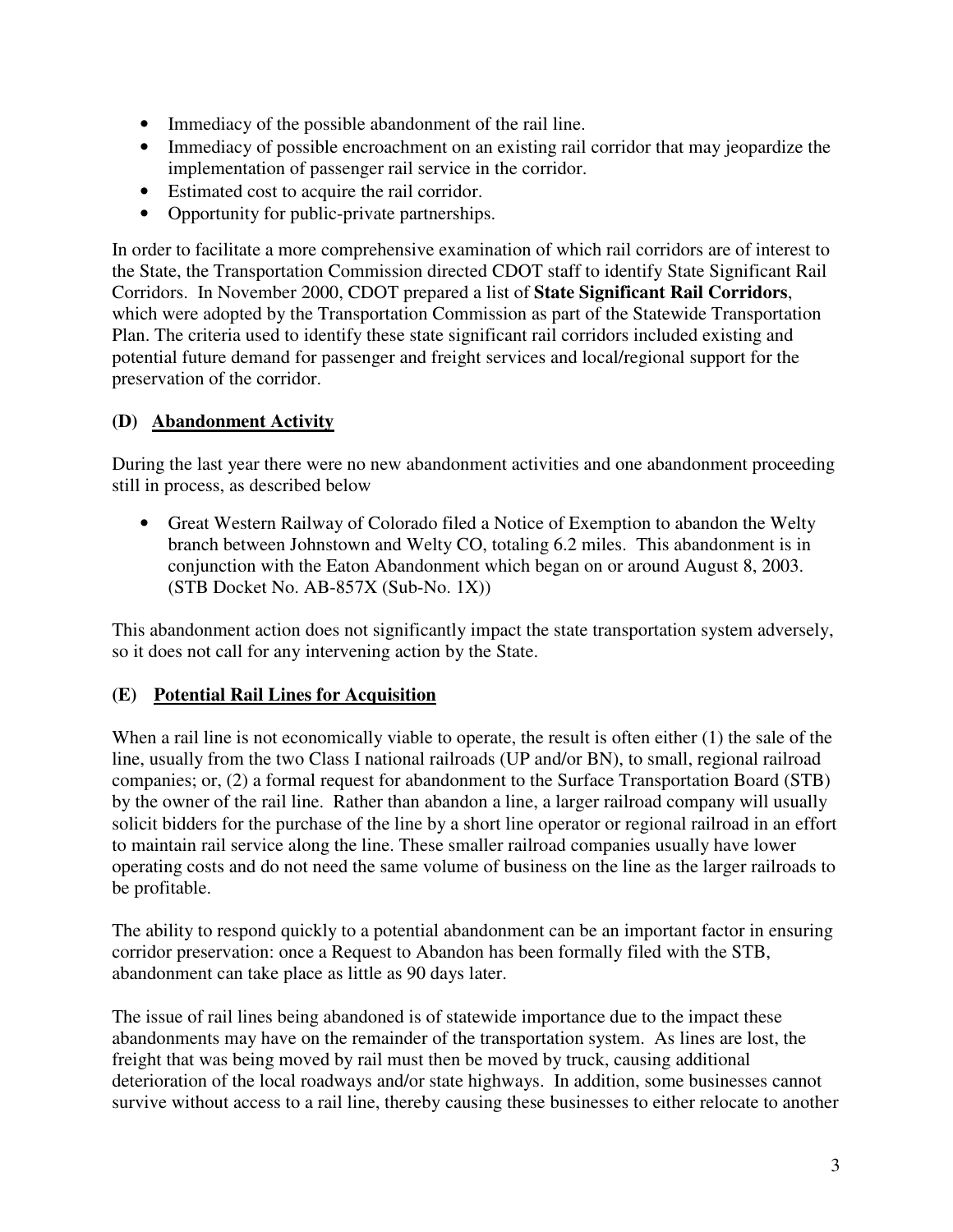area in the state or to move out of state. Also, once a railroad corridor is abandoned, it is unlikely it will be returned to rail service or be available for any transportation purpose, especially if the rail tracks are salvaged and the ROW is sold or reverts to adjoining property owners.

There are three lines that continue to be considered at risk of future abandonment and are considered railroad lines of state significance. They are as follows:

#### **Valmont/Boulder Branch Line (UP)**

This line, commonly referred to as either the Valmont or the Boulder Branch, extends north from Commerce City along the east side of I-25. The line then crosses over I-25 and runs west from Erie to the Valmont Power Plant, east of Boulder. Only the portion of the line east of I-25 is identified as a corridor of state significance. The UP is proposing to discontinue (but not abandon) service on the portion of this line to the west of I-25. This action has resulted in CDOT avoiding reconstruction of a railroad bridge across I-25 during the widening of I-25. The section of the Boulder Branch line east of I-25 will stay in service. This eastern portion of the Boulder Branch line is identified as a significant rail corridor because it is the preferred rail alignment identified in both the North Front Range and North Metro Major Investment Studies. Should this corridor be lost at some point in the future, the creation of a new, equivalent corridor would be much more expensive than preserving the current corridor.

#### **Tennessee Pass Line (UP)**

The Tennessee Pass line runs from near Gypsum, over Tennessee Pass and along the Arkansas River to Pueblo. The Tennessee Pass line has been of high concern to CDOT because of its potential to carry both passengers and freight, and because it is the only trans-mountain alternative in Colorado to the Moffat Tunnel line, which often runs near capacity. This rail line may be key in the event there would be a significant increase in trans-mountain rail demand due to increased development on the Western Slope or if the Moffat Tunnel were damaged or closed for any reason. Such an event would have a significant impact on Colorado, particularly on the Western Slope, since the railroads would be forced to move freight through Wyoming. No freight has been shipped on the Tennessee Pass Line since 1996, but it does not appear that the UP will abandon this line in the near future.

#### **Fort Collins Branch Line (UP)**

The Fort Collins Branch line is identified as a rail corridor of state significance since it connects Greeley and Ft. Collins to the North I-25 corridor, and is identified as part of the preferred alternative in the North Front Range Transportation Alternatives Feasibility Study. This line does not appear to be at risk of abandonment at this time.

CDOT will continue to monitor these rail corridors of state significance with regard to possible abandonment actions.

#### **(F) State Rail Bank Fund Activities**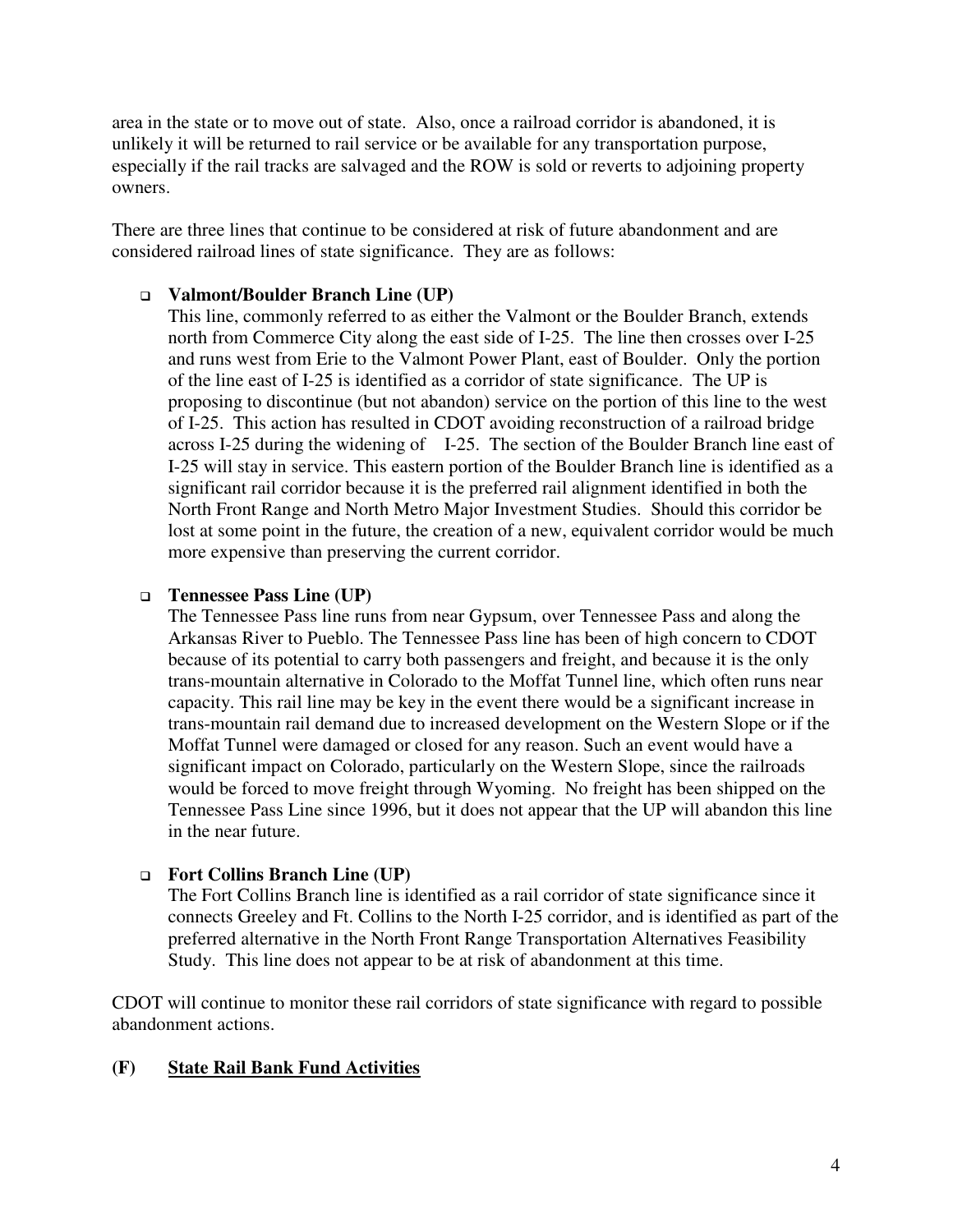There were no expenditures from the State Rail Bank Fund in FY 2009. In fact, through Senate Bill 09-208 the General Assembly transferred all available funding for the acquisition of rail lines out of the Fund and into the General Fund in response to the State's fiscal problems. CDOT believes it is important to note that without the Fund it now has no resources readily available to preserve a state significant rail line if a rail company owning it chose to initiate abandonment of that line. Absent available cash in the Fund, the department may well prove unable to preserve request and obtain funding from the state legislature to preserve such a corridor in a timely fashion, should abandonment occur when the Legislature is out of session. As noted earlier, abandonment can occur with as little as 90 days notice.

One concept that deserves consideration is placement by the Legislature of significant funds in the Rail Account of the State Infrastructure Bank, which the Transportation Commission could draw upon should a state significant rail line need to be acquired. CDOT would then pursue repayment to the Rail Account of the State Infrastructure Bank for any acquisition expense from the Legislature during the following Legislative session. This would enable the Transportation Commission to be more responsive to any abandonments that may occur.

It should also be noted that while no expenditures are proposed from the State Rail Bank Fund, CDOT's Rail Relocation Implementation Study (see discussion below in II (B)) may generate interest in state participation in a rail relocation project and may lead to new interest in the rail bank and a request for funding in the future.

## **(G) Status of NA Towner Line**

During the 1998 Legislative Session, HB-98-1395 was passed by the Legislature and signed by the Governor, allocating \$10.4 million to the State Rail Bank to purchase the North Avondale (NA) Towner Rail Line from the UP and to subsequently lease or sell the line to a short line operator. The line was purchased from the UP in July 1998 and subsequently advertised for sale. In March 2000, CDOT leased the NA Towner Line to the Colorado Kansas and Pacific Railway Company (CKP) for five years with an option to buy. CKP operated rail service on the line beginning April 2000.

During the 2002 Legislative session, HB 1350 was signed into law. That bill amended HB-98- 1395, (1) directing CDOT to renew the current NA Towner lease, provided the lessee is financially solvent and responsible; (2) extending the length of the lease from 5 to 10 years; (3) instructing CDOT to lease the line for as long as is reasonably possible and to offer the lessee an option to buy; (4) requiring CDOT to waive any bonding requirements if the lessee has demonstrated financial solvency and responsibility after one year of such lease; and, (5) authorizing CDOT to suspend any volume-based rent in the lease so long as such rent is placed into an escrow account used for infrastructure improvements approved by CDOT. That legislation was developed in response to the difficulties experienced by the CKP as a result of drought and low crop yields.

In 2003, the CKP experienced two derailments and did not realize significant freight traffic from the local community. The CKP struggled to maintain service, and in February 2004 was unable to secure insurance for operating the line. CDOT requested that CKP stop operation until that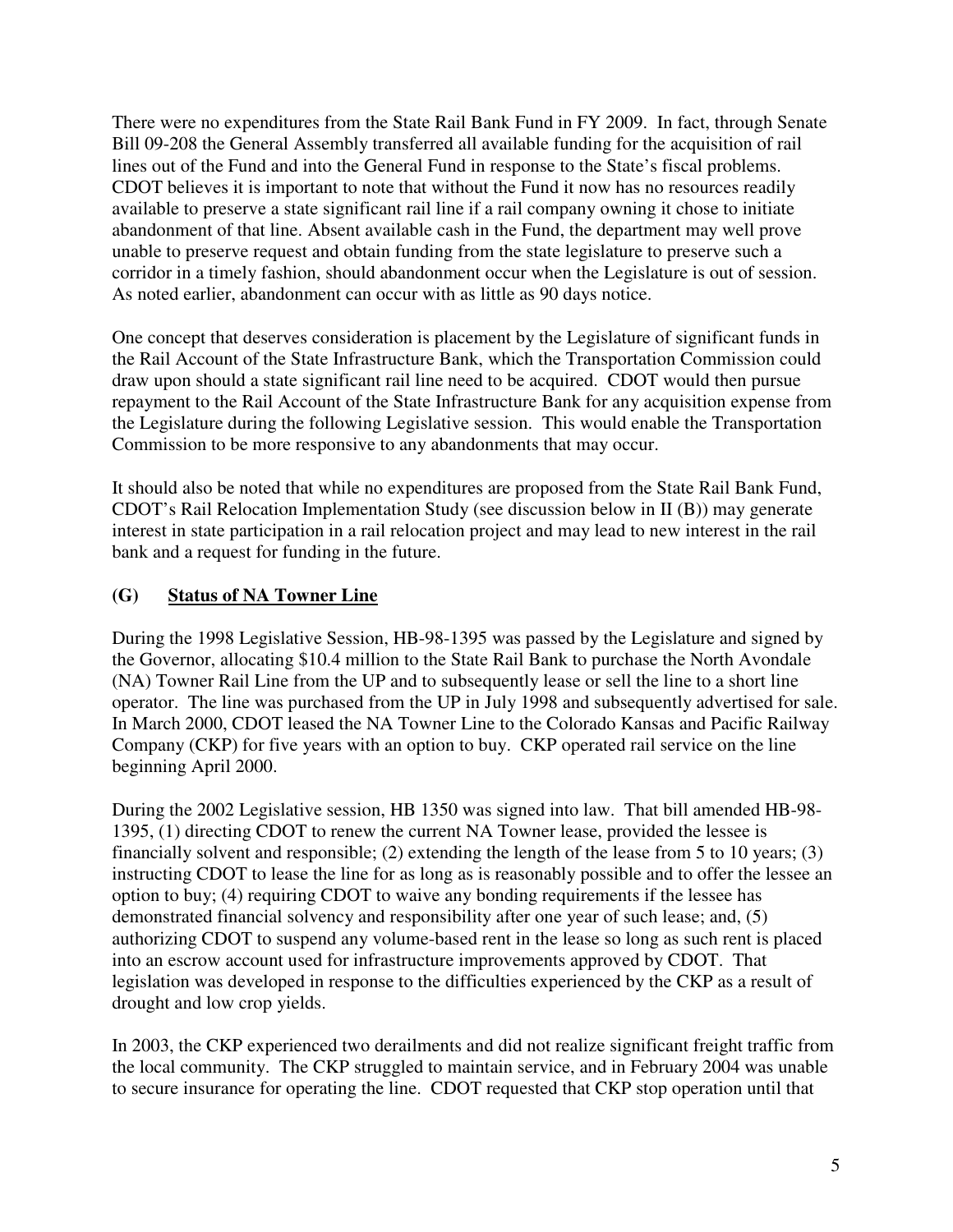situation was rectified. While a number of options were explored, the CKP was unable to overcome its operational and insurance problems. CDOT staff received approval from the Transportation Commission in June 2004 to begin lease termination proceedings.

In February 2005, CDOT released a Request for Proposal for a purchase of the NA Towner Line. CDOT received five proposals from two firms and after completing the Request for Proposal Process, CDOT selected the V&S Railway Inc. to purchase the line for \$10.3 million in January, 2006. The purchase agreement stipulated a down payment of 1 million dollars that was collected at the contract initiation with a balance of \$9.3 million due in six years. Significant details of the purchase agreement include that V&S Railway will operate the line for six years, agreement to a "first right to repurchase" should V&S Railway be unwilling or unable to continue to operate the line post-purchase agreement and an agreement to operate the line with adherence to State and Federal regulations.

In January 2006, the V&S (aka VST) began rehabilitation and improvements of the Line which included: track repair, track replacement, repair of active crossing equipment, and returning the track to Class II operating standards. The first grain train returning the Line to service was conducted in September 2006. In April 2008, the Line experienced the loss of two bridges and roadbed damage due to fires in the Ordway area. The VST has repaired the Line, and is able to provide full service. VST is storing cars on the west portion of the line for UP. The two locomotives generally used on the line have been sent to Mississippi for V&S operations. Grain movement on the Towner Line will be provided by WATCO under the V&S name.

# **Part II New Initiatives and Activities**

This section describes new initiatives or major activities in the rail field, some of which have included CDOT as an active participant. Listed are initiatives or activities that could have a future impact on rail service, abandonments and/or acquisitions.

## **(A) Denver Union Station**

CDOT continues to participate as a partner in the development of Denver Union Station (DUS). The City and County of Denver, RTD, DRCOG and CDOT jointly purchased the 19.5-acre Denver Union Station (DUS) site and agreed to fund the development of a master plan, a rezoning of the property, and an Environmental Impact Statement. The master plan and zoning application were completed and the EIS has been completed and is anticipating a Record of Decision in October 2008.

A master developer has been selected for the project. Passage of the FasTracks tax initiative has provided approximately \$200 million for the DUS project. In addition, \$50 million has been authorized for the project in the SAFETEA-LU transportation bill, and as mentioned below, nearly \$17 million has been made available for the DUS project from the Senate Bill 1 Strategic Transit Program Still, there is a significant funding shortfall for the transportation improvements at DUS. The master developer is charged with identifying public funding as well as private development income, with which to pay for these improvements.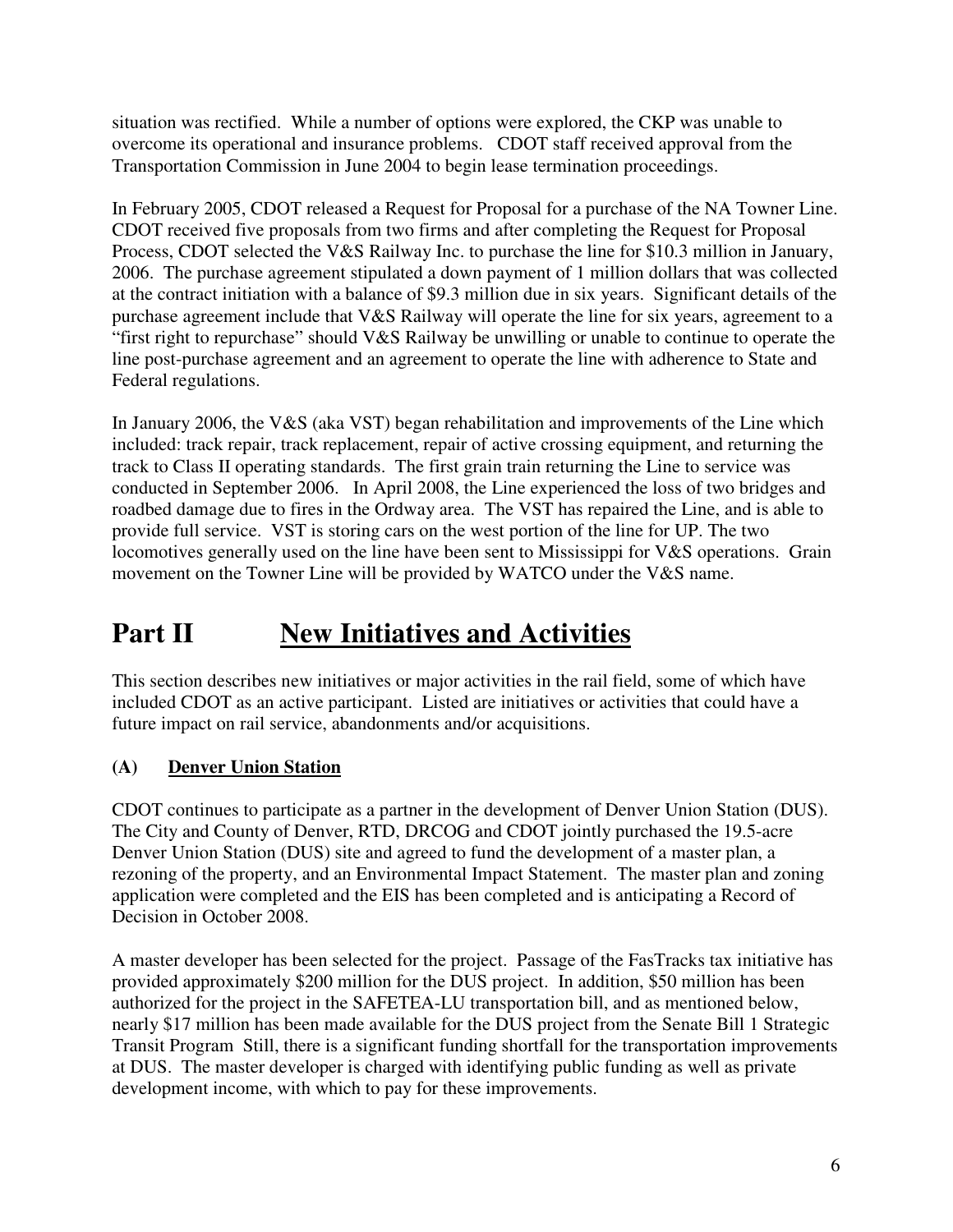DUS is expected to become an important transportation hub for the Denver metro area, Front Range and state. It is expected to bring together many passenger modes into this 19-acre site, including commuter rail, light rail, regional buses, Amtrak, regional trains, taxis, and cars. The site will also include transit oriented private development.

CDOT will continue to play a major role in this process to ensure that DUS maintains its role as a significant local, regional and statewide transportation facility.

#### **(B) Discussions regarding Rail Relocation**

CDOT, UP, BNSF and RTD have been discussing possible rail infrastructure relocation and freight line consolidation for several years. These exchanges have focused on the development of a long-term plan to ease traffic congestion and improve freight and passenger mobility along the Front Range without impacting the competitive balance between railroads or economic health of businesses within the state.

In 2003 the two railroads came to an agreement on the types and locations of improvements that would constitute a desirable relocation and consolidation project. CDOT then agreed to conduct a public benefits and costs study of those proposed improvements in order to identify and quantify public benefits, drawbacks and costs associated with a possible transportation partnership with the railroads. A major purpose of the study was to assess whether or not the benefits of this partnership are such that it would be worthwhile to the public to continue to consider participating in and supporting a relocation and consolidation project. This study was an initial phase of a larger effort that will require a more detailed and comprehensive analysis.

A final Public Benefits and Costs Study was released in May 2005. The study indicated that there are significant public (and private) benefits associated with this project. Both railroads indicated that they were interested in continuing to work with CDOT and others to implement this project.

In 2005 Congress awarded Colorado \$2 million in transportation funding with which to conduct its next phase of work for the relocation project. In May of 2007 CDOT selected a consulting firm to conduct the Colorado Rail Relocation Implementation Study (also referred to as the Railroad Relocation for Colorado Communities project—R2C2) using the Federal funds. In order to analyze the possible rail bypass project costs and also to determine the railroad operations savings and costs associated with such potential bypass routes, two "Study Alignments" were identified for analysis in R2C2. These two hypothetical alignments were identified for three purposes: 1) to determine order of magnitude construction costs of a potential "bypass route", 2) compare order of magnitude railroad operational savings operating on a new bypass route as opposed to operating on the existing Joint Line, and 3) identify environmental resources that may be encountered in eastern Colorado if a rail bypass project were to be constructed.

Based on feedback from Colorado Citizens, CDOT is in the process of establishing a Citizens Advisory Committee to work with CDOT as the process continues. The public outreach of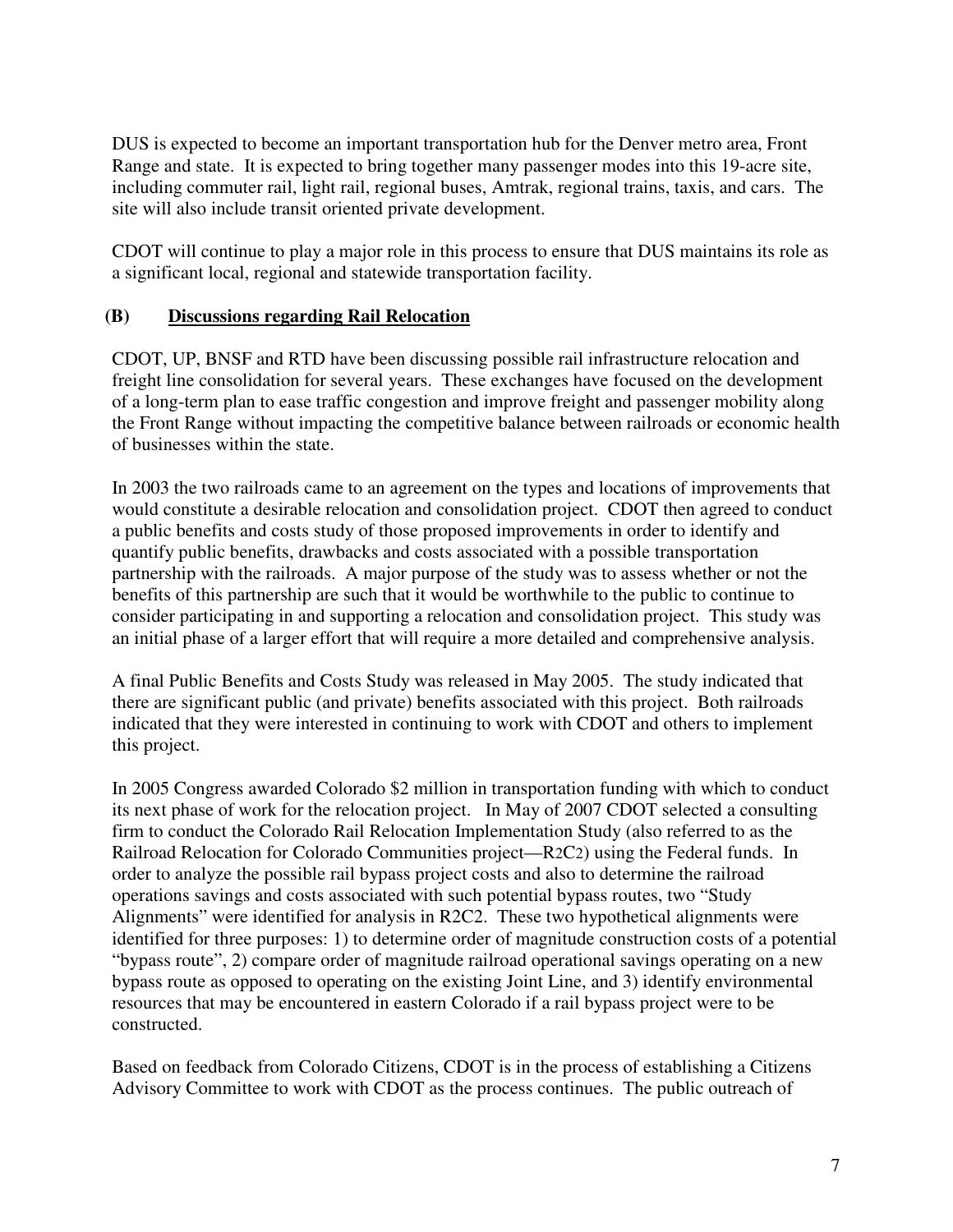R2C2 also revealed the need for a more detailed evaluation of the benefits and impacts of a new rail line to the agriculture and ranching industries and communities of eastern Colorado. These benefits and impacts were not addressed in the Public Benefits and Costs Study or the R2C2 Study and CDOT made a commitment to perform such a detailed analysis.

## **(C) Senate Bill 1 Strategic Transit Program Funding**

Senate Bill 1 (1997) provides General Fund dollars, amounts above certain thresholds, for "strategic transportation projects." A 2002 revision to the bill requires that at least 10% of such revenues be used for strategic transit projects. With the passage of Referendum C in 2005, SB 1 dollars once again became available, so the Transportation Commission appointed a Task Force that was charged with defining project goals, establishing a project selection and prioritization process, and recommending a project list to the Commission.

The Task Force issued a Call for Projects, with an established goal of "increasing transit ridership through improved transit connections between communities…" The Task Force evaluated all applications and recommended funding for 18 projects, and the Commission adopted that project list. The project list covered a five year time period, from 2006 through 2010. All 2006-2008 projects have been awarded funding. Late in 2008 CDOT conducted an application process for projects for 2009-2012. However, declining State revenues resulted in CDOT not being able to fund any projects starting in FY 2009 and for at least three years. Subsequently, legislation eliminated the SB 1 program.

Among the projects funded in the first phase were four that were passenger rail related, as follows:

- The Rocky Mountain Rail Authority, a public entity formed by intergovernmental agreement by over 40 public agencies, was awarded \$1.2 million to conduct a High Speed Rail Feasibility Study in the I-25 and I-70 West corridors. The application built upon the fact that in 2002 CDOT submitted a letter to the U.S. Department of Transportation expressing an interest in having these two corridors designated as the eleventh High Speed Rail Corridor under a High Speed Rail program established by Congress. RMRA is studying the feasibility of instituting high speed rail on the I-25 corridor from the Wyoming state line to the New Mexico state line, and on the I-70 West corridor from DIA to Grand Junction, as well as along some spur routes. The study is expected to be completed before the end of 2009.
- The Northwest Colorado Council of Governments was awarded \$500,000 with which to identify land use planning and zoning issues that are essential for incorporating a potential future mass transit system along the I 70 West corridor. This planning, which included exploration of transit access points (stations, park-n-rides, intermodal facilities) and transit-oriented development alternatives where possible, was completed in 2009.
- RTD was awarded \$16,880,000 for phased improvements at Denver Union Station.
- The City of Longmont was scheduled to receive \$4,000,000 in 2010 for an extension of FasTracks commuter rail from the planned end-of-line station at Twin Peaks Mall to a central location in Longmont's historic downtown. However, with the elimination of the SB1 program there is no longer any SB 1 funding available for that project.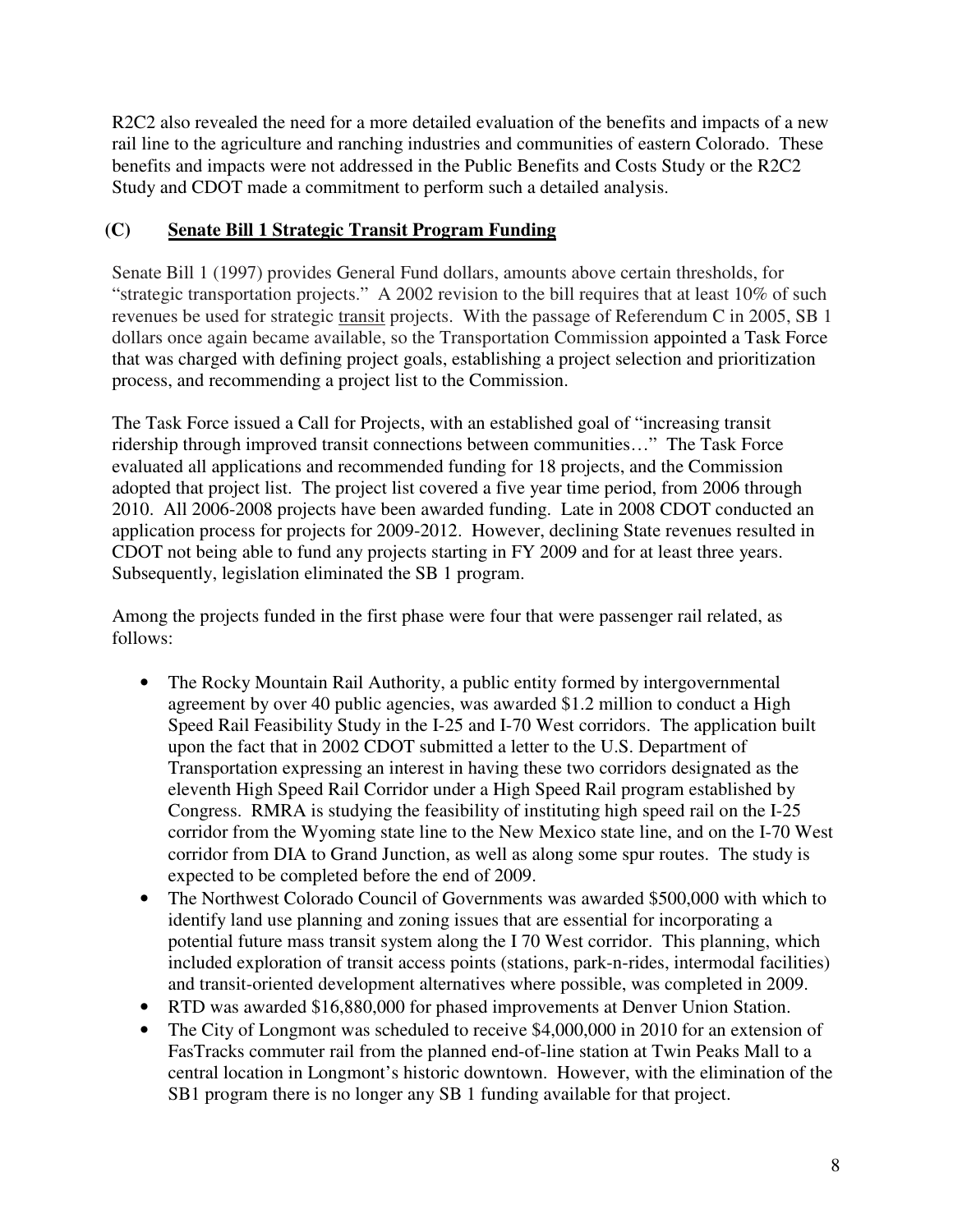## **(D) Funding for High Speed Intercity Passenger Rail**

The Obama Administration, through the American Recovery and Reinvestment Act (ARRA) as well as proposed annual appropriations, is making significant Federal funding available for the study, design, construction and implementation of high speed intercity passenger rail. CDOT is awaiting the results of the RMRA High Speed Rail Feasibility Study, and will need further detailed studies of high speed rail, before seeking such federal funds for such a system. Rather, CDOT is seeking designation of the final remaining federally-designated High Speed Rail Corridor, and CDOT is seeking to develop a state rail plan, which is a prerequisite to applying for high speed rail funds. The State is also partnering with the states of New Mexico and Texas in seeking federal funds to study the feasibility of high speed intercity passenger rail from El Paso to Denver.

## **(E) Creation of a Division of Transit and Rail**

With the passage of Senate Bill 09-094, a new Transit and Rail Division was created within CDOT. The statute calls for the new Division to be "responsible for the planning, development, operation, and integration of transit and rail, including, where appropriate, advanced guideway systems, into the statewide transportation system; shall, in coordination with other transit and rail providers, plan, promote, and implement investments in transit and rail services statewide."

In accordance with the statute, CDOT has established a special interim transit and rail advisory committee to specifically advise the Transportation Commission and the Executive Director regarding the initial focus of the division and to recommend a long-term advisory structure, including the advisory structure's purpose and role, in support of the transit and rail-related functions of the department. The committee's deliberations began in September.

## **(F) Amtrak Examination of Restoring Abandoned Service through Colorado**

Congress is requiring Amtrak to perform a feasibility study to explore restoration of the *Pioneer*  Line from Denver to Seattle. This service was abandoned in 1997. Amtrak must submit a report by October 16, 2009, outlining the feasibility of restoring the *Pioneer*, or portions of it.

The study will aid Amtrak in assessing the ridership, revenue, and mobility implications resulting from various scheduling options and the associated capital and operating requirements. The study will also include a projected timeline and estimated costs associated with restoring the service.

Amtrak is providing draft results of the study to state DOTs along the route and has asked each state to provide comments. A central area of focus for states to comment on will be each state's preferred routing option. The study examines two routes previously used for the Pioneer: One route connects train cars on to the existing *California Zephyr* train through Glenwood Springs and Grand Junction and on to Salt Lake City, where the Pioneer cars would then split off and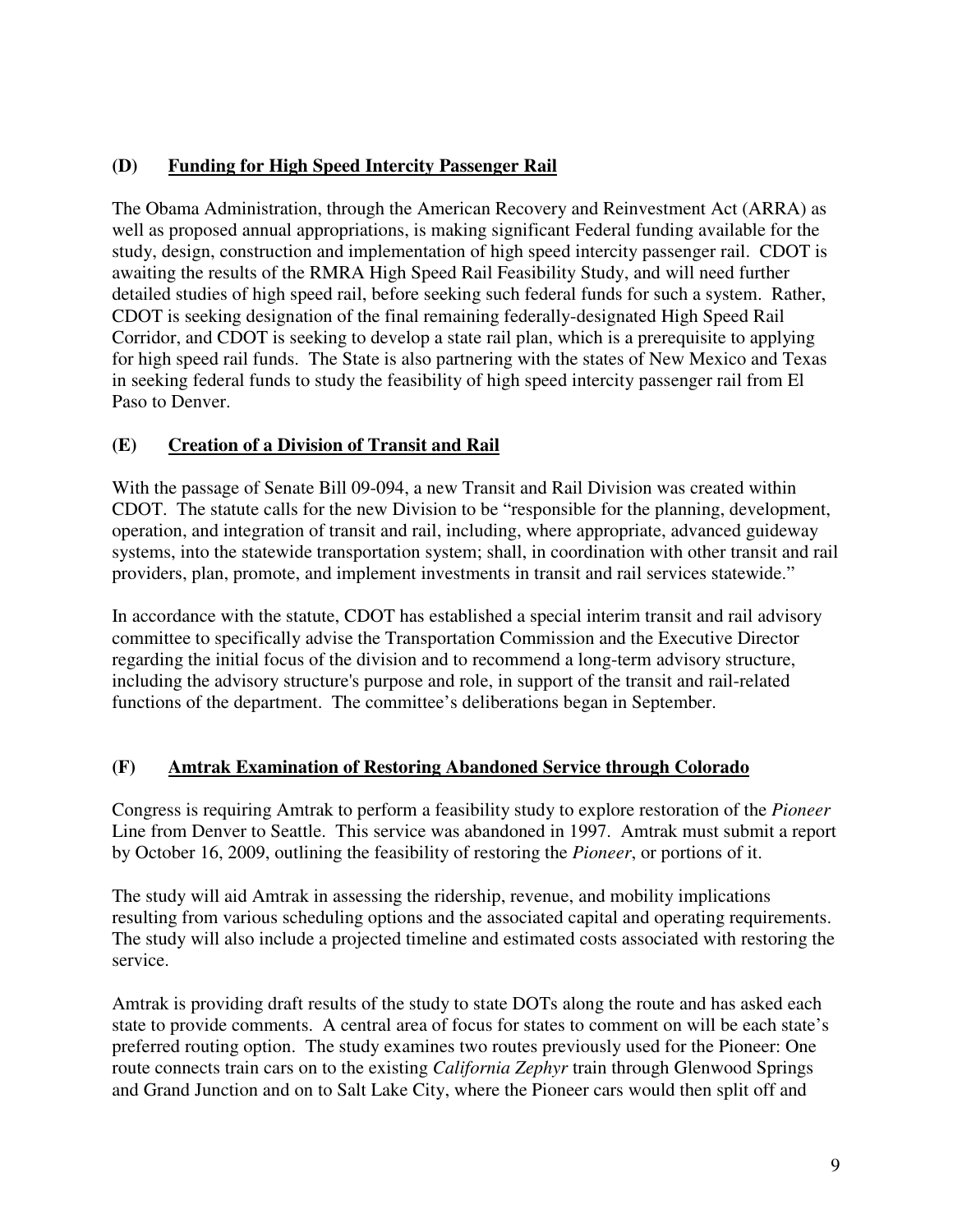travel on to Seattle. The other route being studied would travel from Denver through Greeley, Cheyenne, Laramie and on to Seattle.

## **(G) Ski Train Discontinues Service; Replacement Proposed**

In April, the operator of the Ski Train service between Denver and Winter Park announced that it was selling its rail cars and ceasing operations. Citing issues related to sharing tracks with freight trains and overall cost increases, particularly for liability insurance coverage, the announcement signaled the end of a 69-year run for the excursion train.

Recently, Iowa Pacific Holdings LLC, which operates a number of short line railroads throughout the country, announced it was interested in providing a service to replace the Ski Train. Iowa Pacific, which operates the Alamosa-based San Luis & Rio Grande Railroad and Rio Grande Scenic Railroad, has made some initial inquiries with the Union Pacific Railroad, which owns the track and operates freight trains in the corridor. Replacing the Ski Train service would require obtaining permission of the Union Pacific to operate on its tracks. A replacement service would also need to work out a plan for a temporary loading platform at Denver Union Station during redevelopment of the Station.

# **Part III Recommendations**

There are no major rail lines in Colorado which have been abandoned in the past year that impact the state's transportation system, nor are there any which are considered to be at high risk of abandonment at the current time. Consequently, at this time the Department is not recommending to the TLRC that any railroad rights-of-way or rail lines be acquired by the State. However, the Department is recommending the following actions:

- The first priority is to **c**ontinue to monitor the NA Towner line. CDOT has taken steps to maintain an operator for the line, with an emphasis on trying to keep the line open for freight service rather than salvaged. However, it has been difficult to maintain freight service on the line given the low levels of revenue.
- The second priority is to continue CDOT's cooperative project to examine opportunities for the relocation and improvement of freight service along the Front Range. The goal of these efforts would be to improve freight movement, create new economic opportunities, improve safety and air quality, and reduce congestion. Such improvements could also present opportunities for rail passenger placement in or along railroad rights-of-way. CDOT is conducting the next phase of work, examining what it would take to implement the project. There are still major engineering, funding and financing steps that must be undertaken before a project can proceed.
- The third priority is to monitor the status of the Valmont/Boulder Branch line. It does not appear the UP will abandon the portion of this line east of I 25. This line is critical to